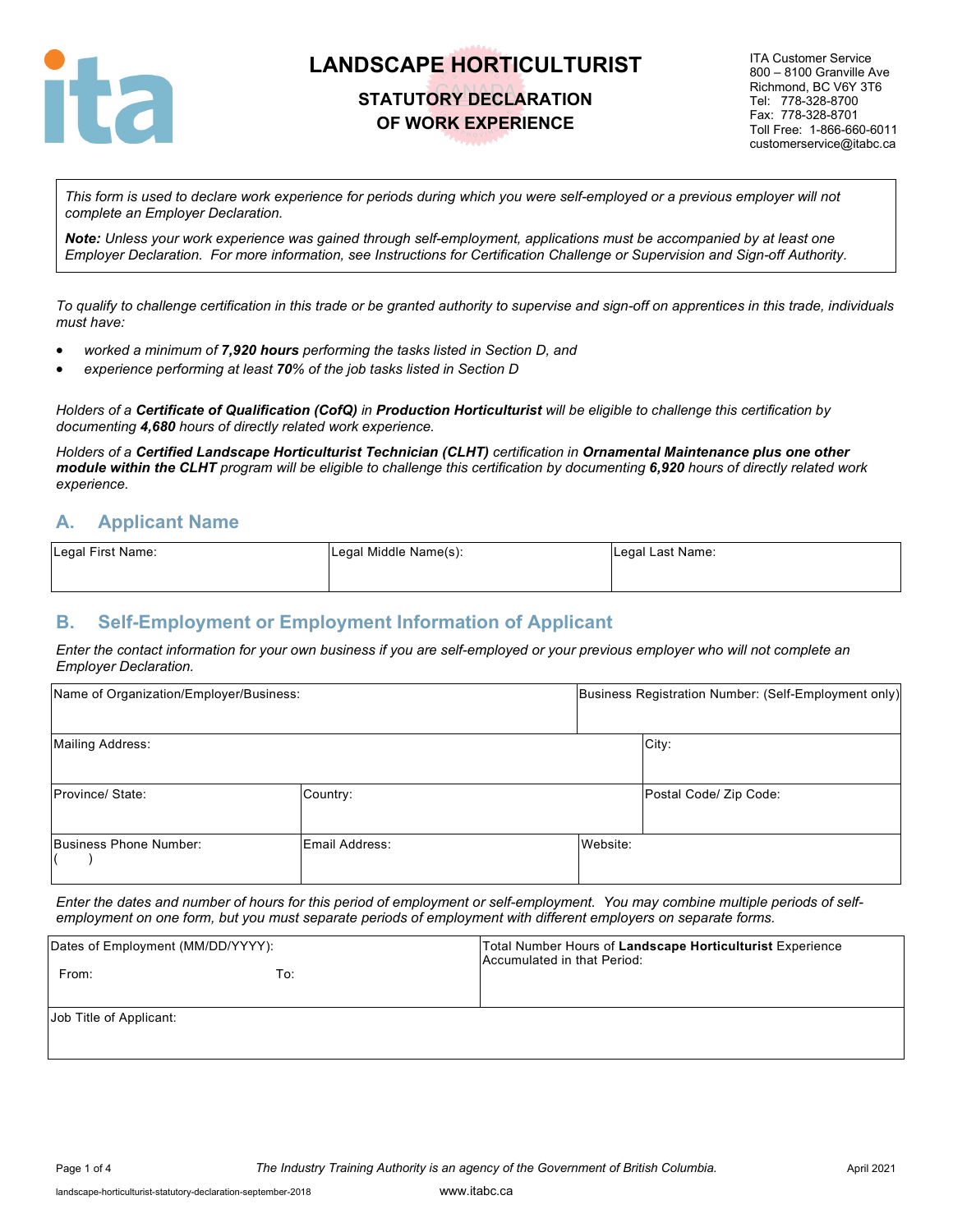

# **STATUTORY DECLARATION OF WORK EXPERIENCE**

ITA Customer Service 800 – 8100 Granville Ave Richmond, BC V6Y 3T6 Tel: 778-328-8700 Fax: 778-328-8701 Toll Free: 1-866-660-6011 customerservice@itabc.ca

### **C. Reason for Statutory Declaration**

Indicate why a Statutory Declaration is required for this period of employment:

| □ | Applicant was self-emplo |  |  |
|---|--------------------------|--|--|
|   |                          |  |  |

oyed **Employer will/can not complete Employer Declaration** 

Applicants **must** attempt to contact current or previous employers to request an Employer Declaration filled out and signed.

If you have been unable to obtain an Employer Declaration for any portion of your non-self-employed work experience, **indicate the steps you have taken to try to obtain it.** If sufficient evidence of steps taken is not provided, the application may not be approved.

### **D. Statutory Declaration of Job Task Performance**

*By checking "Yes" or "No" in the Declaration Response column, indicate whether you have performed the job tasks listed below during the period indicated in Section B.*

| Job Tasks (14)                                                                                            | <b>Declaration</b><br><b>Response</b> |    |  |  |  |  |  |
|-----------------------------------------------------------------------------------------------------------|---------------------------------------|----|--|--|--|--|--|
| <b>Perform Safety-Related Functions</b>                                                                   | Yes:                                  | П  |  |  |  |  |  |
| Use PPE and safety equipment; maintain safe work environment                                              |                                       |    |  |  |  |  |  |
| <b>Use Tools, Equipment and Vehicles</b>                                                                  | Yes:                                  | П  |  |  |  |  |  |
| Use hand tools, power tools, measuring equipment, vehicles and motorized equipment, trailers and          |                                       |    |  |  |  |  |  |
| attachments                                                                                               | No:                                   | П  |  |  |  |  |  |
| <b>Organize Work</b>                                                                                      | Yes:                                  | П  |  |  |  |  |  |
| Perform site assessments; use documentation and reference material; maintain records; participate in job  |                                       |    |  |  |  |  |  |
| planning activities; order materials; organize materials and equipment; transport materials and equipment | No:                                   | ΙI |  |  |  |  |  |
| <b>Participate in Marketing and Sales</b>                                                                 | Yes:                                  | П  |  |  |  |  |  |
| Control inventory; sell products and services; maintain customer relations; prepare estimates             | No:                                   | □  |  |  |  |  |  |
| Use Communication and mentoring Techniques                                                                | Yes:                                  | П  |  |  |  |  |  |
| Use communication and mentoring techniques                                                                | No:                                   | П  |  |  |  |  |  |
|                                                                                                           |                                       |    |  |  |  |  |  |
| <b>Apply Horticultural Practices</b>                                                                      | Yes:                                  | П  |  |  |  |  |  |
| Practice basic plant science; identify plants and plant requirements; manage plant health and growing     | No:                                   | П  |  |  |  |  |  |
| conditions; prune plant materials; manage pests, diseases and invasive species                            |                                       |    |  |  |  |  |  |
| <b>Apply Environmental Practices</b>                                                                      | Yes:                                  | ΙI |  |  |  |  |  |
| Practice environmental stewardship, biodiversity enhancement, soil stewardship, water stewardship         |                                       |    |  |  |  |  |  |
| Enter the annicant name (reneat on every name of this form)                                               |                                       |    |  |  |  |  |  |

*Enter the applicant name (repeat on every page of this form)*

| Legal First Name: |  |
|-------------------|--|
|-------------------|--|

Legal Middle Name(s): Legal Last Name:

Page 2 of 4 **The Industry Training Authority is an agency of the Government of British Columbia.** April 2021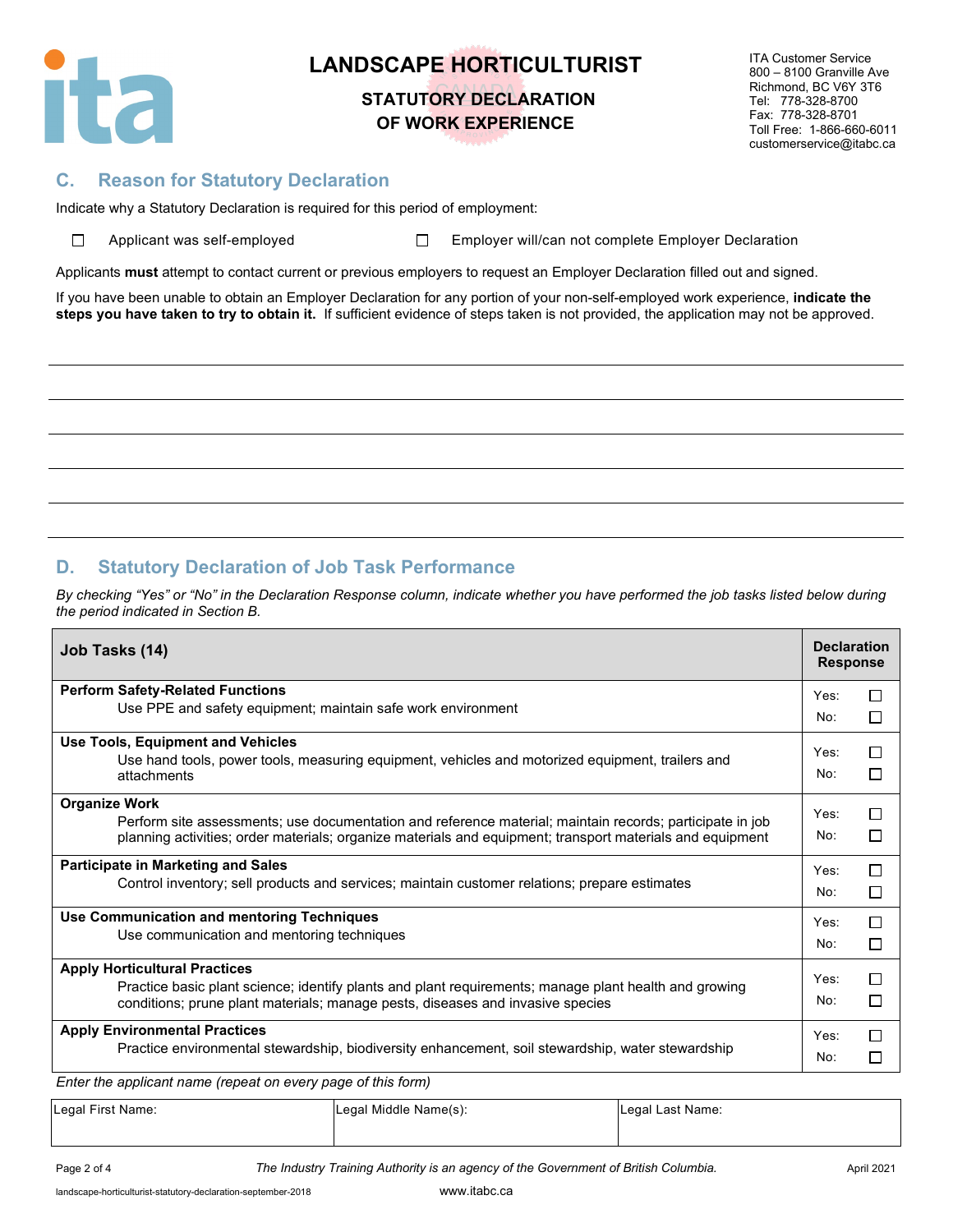

## **STATUTORY DECLARATION OF WORK EXPERIENCE**

ITA Customer Service 800 – 8100 Granville Ave Richmond, BC V6Y 3T6 Tel: 778-328-8700 Fax: 778-328-8701 Toll Free: 1-866-660-6011 customerservice@itabc.ca

| Job Tasks (14)                                                                                                                                                                                                                         |                         |                                |  |  |  |
|----------------------------------------------------------------------------------------------------------------------------------------------------------------------------------------------------------------------------------------|-------------------------|--------------------------------|--|--|--|
| <b>Perform Pre-construction Activities</b><br>Participate in landscape design activities; prepare construction site; perform grading; install drainage<br>systems                                                                      | Yes:<br>No:             | ΙI<br>n.                       |  |  |  |
| <b>Install Hardscape</b><br>Install landscape structures, surface materials, steps and retaining walls, irrigation systems, water features,<br>low voltage landscape lighting                                                          | Yes:<br>No:             | H                              |  |  |  |
| <b>Install Softscape</b><br>Install growing media, exterior landscape plants, mulch, turf from seed, sod, interior landscape plants;<br>transplant plants                                                                              | Yes <sup>-</sup><br>No: | ΙI<br>$\overline{\phantom{a}}$ |  |  |  |
| <b>Install Green Infrastructure Systems</b><br>Select green infrastructure; install green roofs and walls, rainwater and stormwater management systems,<br>erosion control, biodiverse plantings and natural areas                     | Yes:<br>No:             | ΙI<br>□                        |  |  |  |
| <b>Maintain Hardscape</b><br>Maintain drainage systems, landscape structures, surface materials, steps and retaining walls, irrigation<br>systems, water features, landscape lighting; practice snow and ice control; repair hardscape | Yes:<br>No:             | П<br>ΙI                        |  |  |  |
| <b>Maintain Softscape</b><br>Maintain exterior softscape, interior softscape, turfgrass; propagate plant materials; repair softscape                                                                                                   | Yes:<br>No:             | П<br>$\blacksquare$            |  |  |  |
| <b>Maintain Green Infrastructure</b><br>Maintain green roofs and walls, rainwater and stormwater management systems, erosion control, biodiverse<br>plantings and natural areas                                                        | Yes:<br>No:             | H                              |  |  |  |

### **E. Applicant Signature**

I certify that the information I have provided is accurate. (Note: Collection and protection of personal information on this form is in accordance with the provisions of the Freedom of Information and Protection of Privacy Act.)

| Applicant Name (please print): | Applicant Signature: | Date: (MM/DD/YYYY) |
|--------------------------------|----------------------|--------------------|
|                                |                      |                    |
|                                |                      |                    |

#### *Enter the applicant name (repeat on every page of this form)*

| Legal First Name: | Legal Middle Name(s): | Legal Last Name: |  |  |
|-------------------|-----------------------|------------------|--|--|
|                   |                       |                  |  |  |
|                   |                       |                  |  |  |

Page 3 of 4 **The Industry Training Authority is an agency of the Government of British Columbia.** April 2021